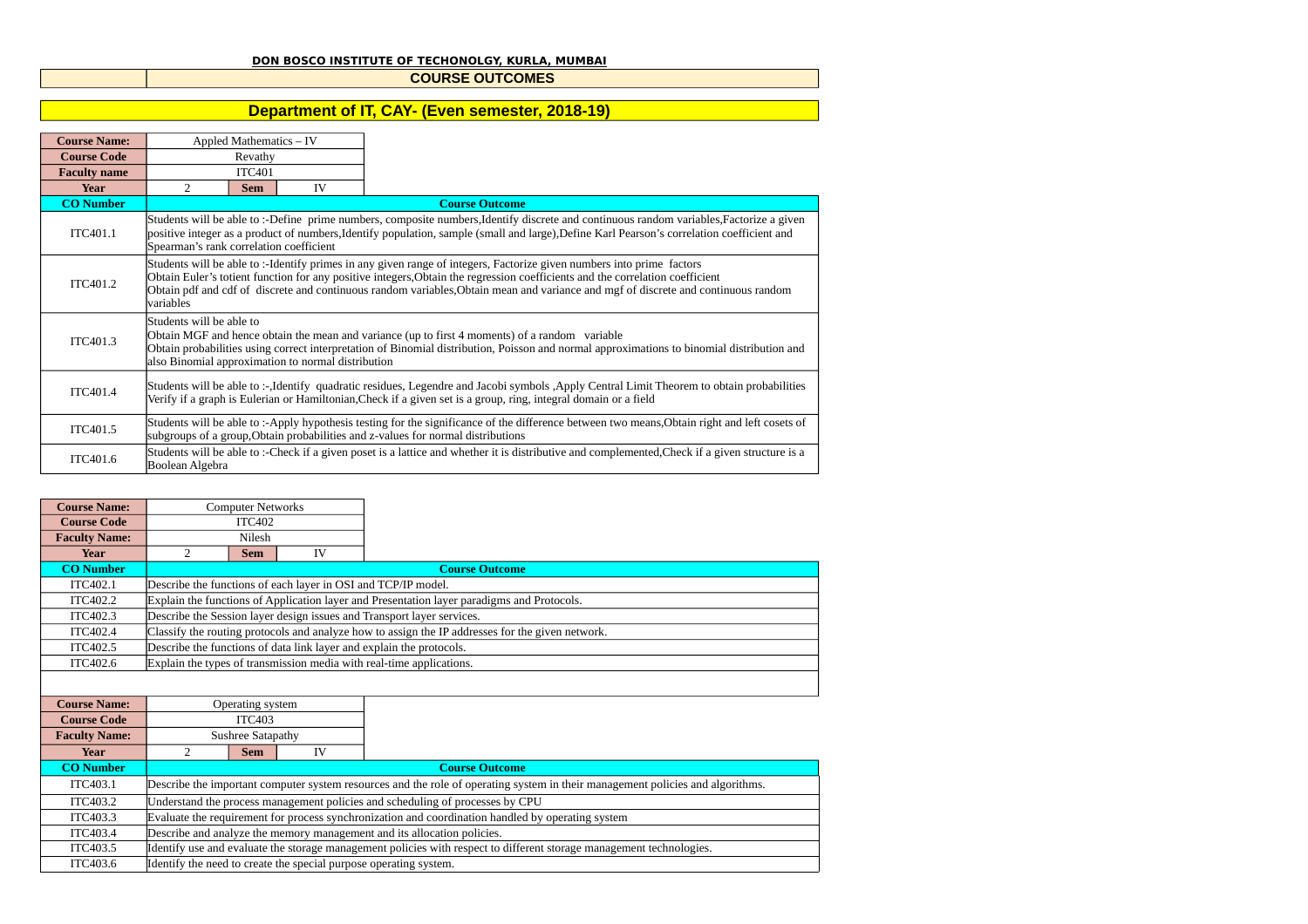| <b>Course Name:</b> |                    |            | Computer organaization & Architecture |                                                                                      |
|---------------------|--------------------|------------|---------------------------------------|--------------------------------------------------------------------------------------|
| <b>Course Code</b>  | <b>ITC404</b>      |            |                                       |                                                                                      |
| <b>Faculty name</b> | Janhavi Baikerikar |            |                                       |                                                                                      |
| Year                |                    | <b>Sem</b> | IV                                    |                                                                                      |
| <b>CO</b> Number    |                    |            |                                       | <b>Course Outcome</b>                                                                |
| ITC404.1            |                    |            |                                       | Describe basic organization of computer and the architecture of 8086 microprocessor. |
| ITC404.2            |                    |            |                                       | Implement assembly language program for given task for 8086 microprocessor.          |
| ITC404.3            |                    |            |                                       | Demonstrate control unit operations and conceptualize instruction level parallelism. |
| ITC404.4            |                    |            |                                       | Demonstrate and perform computer arithmetic operations on integer and real numbers.  |
| ITC404.5            | Hierarchy.         |            |                                       | Categorize memory organization and explain the function of each element of a memory  |
| ITC404.6            |                    |            |                                       | Identify and compare different methods for computer I/O mechanisms.                  |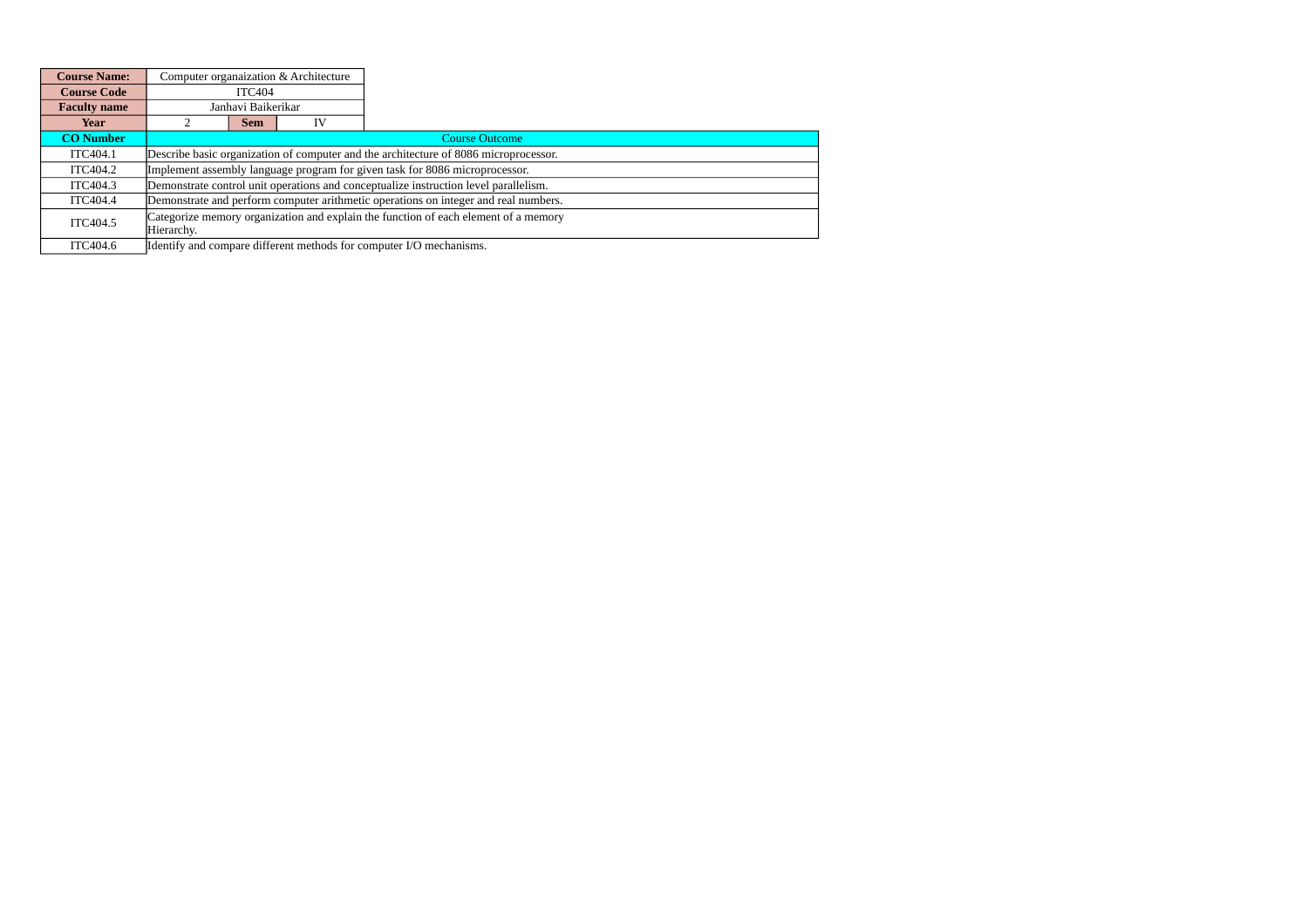| <b>Course Name:</b>  |               | Automata Theory                                                                                                                                             |    |                                                                                                 |  |  |
|----------------------|---------------|-------------------------------------------------------------------------------------------------------------------------------------------------------------|----|-------------------------------------------------------------------------------------------------|--|--|
| <b>Course Code</b>   | <b>ITC405</b> |                                                                                                                                                             |    |                                                                                                 |  |  |
| <b>Faculty Name:</b> | Uday Nayak    |                                                                                                                                                             |    |                                                                                                 |  |  |
| Year                 |               | <b>Sem</b>                                                                                                                                                  | IV |                                                                                                 |  |  |
| <b>CO</b> Number     |               |                                                                                                                                                             |    | <b>Course Outcome</b>                                                                           |  |  |
| ITC405.1             |               |                                                                                                                                                             |    | Student will be able to compare different types of languages and machines                       |  |  |
| ITC405.2             |               |                                                                                                                                                             |    | Student will be able to demonstrate Power and Limitations of theoretical models of Computation. |  |  |
| ITC405.3             |               |                                                                                                                                                             |    | Student will be able to design different types of machines as per the constraints of language.  |  |  |
| ITC405.4             |               | Student will be able to demonstrate the use of pumping lemma and closure properties to prove that some problems cannot be solved by<br>particular machines. |    |                                                                                                 |  |  |
| ITC405.5             |               |                                                                                                                                                             |    | Students will be able to evaluate given problem statement is decidable or not.                  |  |  |
|                      |               |                                                                                                                                                             |    |                                                                                                 |  |  |

| <b>Course Name:</b>  |                                                                  | Networking lab |                                                              |                                                                                                               |  |
|----------------------|------------------------------------------------------------------|----------------|--------------------------------------------------------------|---------------------------------------------------------------------------------------------------------------|--|
| <b>Course Code</b>   | <b>ITL401</b>                                                    |                |                                                              |                                                                                                               |  |
| <b>Faculty Name:</b> |                                                                  | Nilesh         |                                                              |                                                                                                               |  |
| Year                 |                                                                  | Sem            | IV                                                           |                                                                                                               |  |
| <b>CO</b> Number     |                                                                  |                |                                                              | <b>Course Outcome</b>                                                                                         |  |
| ITL401.1             |                                                                  |                |                                                              | Execute and evaluate network administration commands and demonstrate their use in different network scenarios |  |
| ITL401.2             |                                                                  |                |                                                              | Demonstrate the installation and configuration of network simulator.                                          |  |
| ITL401.3             |                                                                  |                |                                                              | Demonstrate and measure different network scenarios and their performance behavior.                           |  |
| ITL401.4             |                                                                  |                |                                                              | Analyze the contents the packet contents of different protocols.                                              |  |
| ITL401.5             | Implement the socket programming for client server architecture. |                |                                                              |                                                                                                               |  |
| ITL401.6             |                                                                  |                | Design and setup a organization network using packet tracer. |                                                                                                               |  |
|                      |                                                                  |                |                                                              |                                                                                                               |  |

| <b>Course Name:</b>  | Unix Lab                                          |                   |    |                                                                                  |
|----------------------|---------------------------------------------------|-------------------|----|----------------------------------------------------------------------------------|
| <b>Course Code</b>   | <b>ITL402</b>                                     |                   |    |                                                                                  |
| <b>Faculty Name:</b> |                                                   | Sushree Satapathy |    |                                                                                  |
| Year                 |                                                   | <b>Sem</b>        | IV |                                                                                  |
| <b>CO</b> Number     |                                                   |                   |    | <b>Course Outcome</b>                                                            |
| ITL402.1             | Identify the basic Unix general purpose commands. |                   |    |                                                                                  |
| ITL402.2             |                                                   |                   |    | Apply and change the ownership and file permissions using advance Unix commands. |
| ITL402.3             | Use the awk, grep, perl scripts.                  |                   |    |                                                                                  |
| ITL402.4             | Implement shell scripts and sed.                  |                   |    |                                                                                  |
| ITL402.5             | Apply basic of administrative task.               |                   |    |                                                                                  |
| ITL402.6             | Apply networking Unix commands.                   |                   |    |                                                                                  |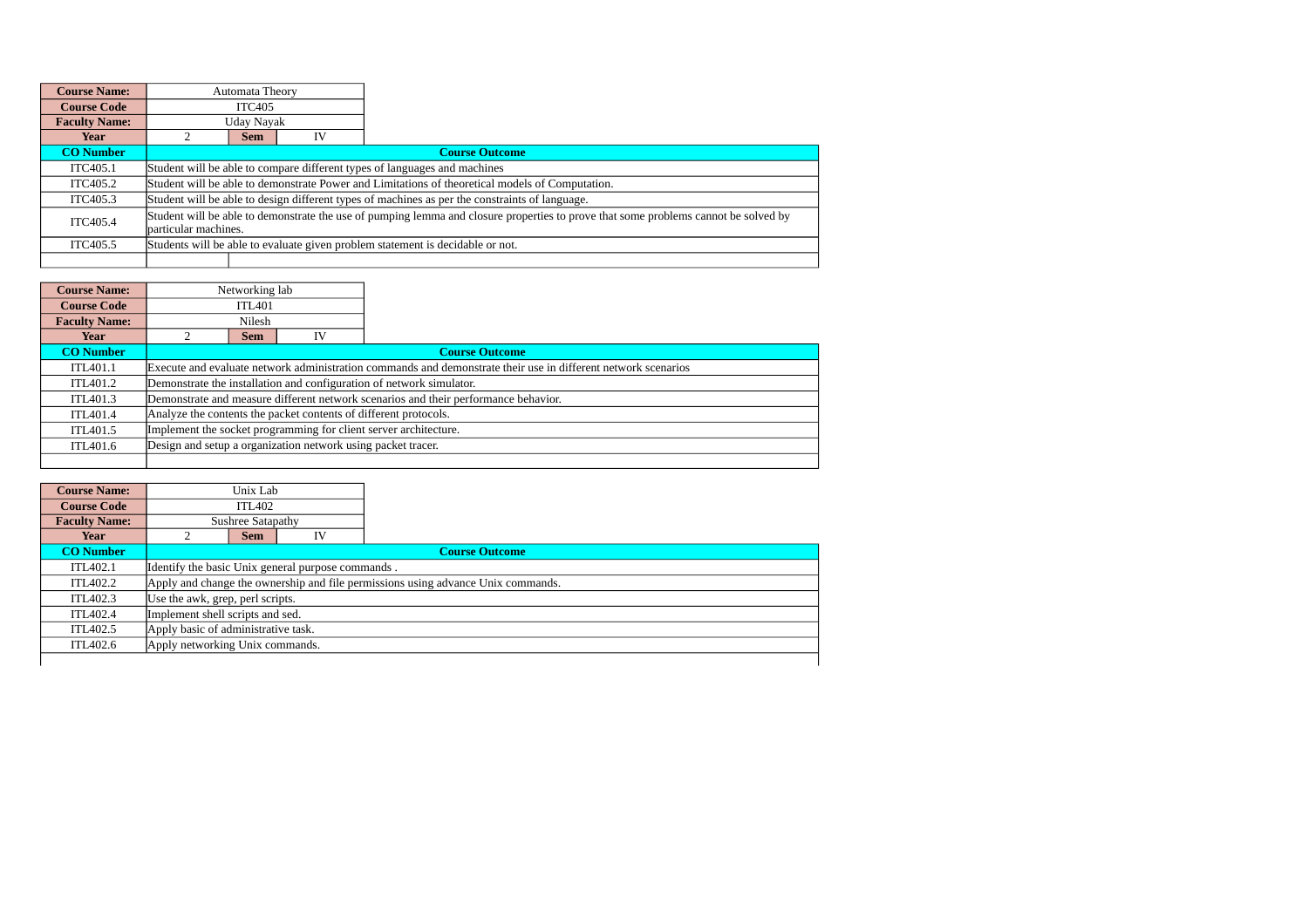| <b>Course Name:</b>                | Microprocessor programming Lab               |                    |    |                                                                                                                     |
|------------------------------------|----------------------------------------------|--------------------|----|---------------------------------------------------------------------------------------------------------------------|
| <b>Course Code</b>                 | <b>ITL403</b>                                |                    |    |                                                                                                                     |
| <b>Faculty Name:</b>               |                                              | Janhavi Baikerikar |    |                                                                                                                     |
| <b>Year</b>                        | $\overline{2}$                               | <b>Sem</b>         | IV |                                                                                                                     |
| <b>CO</b> Number                   |                                              |                    |    | <b>Course Outcome</b>                                                                                               |
| ITL403.1                           |                                              |                    |    | Apply the fundamentals of assembly level programming of microprocessors.                                            |
| ITL403.2                           |                                              |                    |    | Build a program on a microprocessor using arithmetic & logical instruction set of 8086.                             |
| ITL403.3                           |                                              |                    |    | Develop the assembly level programming using 8086 loop instruction set.                                             |
| ITL403.4                           |                                              |                    |    | Write programs based on string and procedure for 8086 microprocessor.                                               |
| ITL403.5                           |                                              |                    |    | Analyze abstract problems and apply a combination of hardware and software to address the Problem                   |
|                                    |                                              |                    |    |                                                                                                                     |
| ITL403.6                           |                                              |                    |    | Make use of standard test and measurement equipment to evaluate digital interfaces.                                 |
|                                    |                                              |                    |    |                                                                                                                     |
|                                    |                                              |                    |    |                                                                                                                     |
| <b>Course Name:</b>                |                                              | Python Lab         |    |                                                                                                                     |
| <b>Course Code</b>                 |                                              | <b>ITL404</b>      |    |                                                                                                                     |
| <b>Faculty Name:</b>               |                                              | Shivsevak Negi     |    |                                                                                                                     |
| Year                               | $\overline{2}$                               | <b>Sem</b>         | IV | <b>Course Outcome</b>                                                                                               |
| <b>CO</b> Number                   |                                              |                    |    |                                                                                                                     |
| <b>ITL404.1</b><br><b>ITL404.2</b> |                                              |                    |    | Able to describe the Numbers, Math functions, Strings, List, Tuples and Dictionaries in Python                      |
| <b>ITL404.3</b>                    |                                              |                    |    | Express and apply different Decision Making statements, looping statements and concpt of user defined method.s      |
| <b>ITL404.4</b>                    |                                              |                    |    | Interpret and implement Object oriented programming in Python                                                       |
| <b>ITL404.5</b>                    | Implement different File handling operations |                    |    | Able to design GUI for the given Applications, setup and evaluat database connection to perform database operations |

| <b>Course Name:</b> |      | Software Engineering with Project<br>Managment                  |                                                                                                                                                                                                                           |
|---------------------|------|-----------------------------------------------------------------|---------------------------------------------------------------------------------------------------------------------------------------------------------------------------------------------------------------------------|
| <b>Course Code</b>  |      | <b>ITC601</b>                                                   |                                                                                                                                                                                                                           |
| <b>Faculty name</b> |      | Vijava Bharathi                                                 |                                                                                                                                                                                                                           |
| <b>Year</b>         | 3    | VI<br>Sem                                                       |                                                                                                                                                                                                                           |
| <b>CO Number</b>    |      |                                                                 | <b>Course Outcome</b>                                                                                                                                                                                                     |
| ITC601.1            |      |                                                                 | Students will be able to define various software application domains and remember different process model used in software development.                                                                                   |
| ITC601.2            |      |                                                                 | Students will be able to classify different types of software requirements and their gathering techniques.                                                                                                                |
| ITC601.3            |      |                                                                 | Students will be able to convert the requirements model into the design model                                                                                                                                             |
| ITC601.4            |      |                                                                 | Students will be able distinguish among SCM and SQA and classify different testing strategies and tactics and compare them.                                                                                               |
| ITC601.5            | PLC. |                                                                 | Students will be able to justify role of SDLC in Software Project Development and they can evaluate importance of Software Engineering in                                                                                 |
| ITC601.6            |      |                                                                 | Students will be able to generate project schedule and can construct, design and develop network diagram for different type of Projects.                                                                                  |
|                     |      |                                                                 |                                                                                                                                                                                                                           |
| <b>Course Name:</b> |      | Data Mining & Business Intelligence                             |                                                                                                                                                                                                                           |
| <b>Course Code</b>  |      | <b>ITC602</b>                                                   |                                                                                                                                                                                                                           |
| <b>Faculty name</b> |      | Aruna Khubalkar                                                 |                                                                                                                                                                                                                           |
| <b>Year</b>         | 3    | VI<br>Sem                                                       |                                                                                                                                                                                                                           |
| ITC602.1            |      |                                                                 | Demonstrate an understanding of the importance of data mining and the principles of business intelligence                                                                                                                 |
| ITC602.2            |      |                                                                 | Organize and Prepare the data needed for data mining using preprocessing techniques                                                                                                                                       |
| ITC602.3            |      | Perform exploratory analysis of the data to be used for mining. |                                                                                                                                                                                                                           |
| ITC602.4            |      |                                                                 | Implement the appropriate data mining methods like classification, clustering or Frequent Pattern mining on large data sets.                                                                                              |
| ITC602.5            |      |                                                                 | Define and apply metrics to measure the performance of various data mining algorithms.                                                                                                                                    |
| ITC602.6            |      |                                                                 | Apply BI to solve practical problems : Analyze the problem domain, use the data collected in enterprise apply the appropriate data mining<br>technique, interpret and visualize the results and provide decision support. |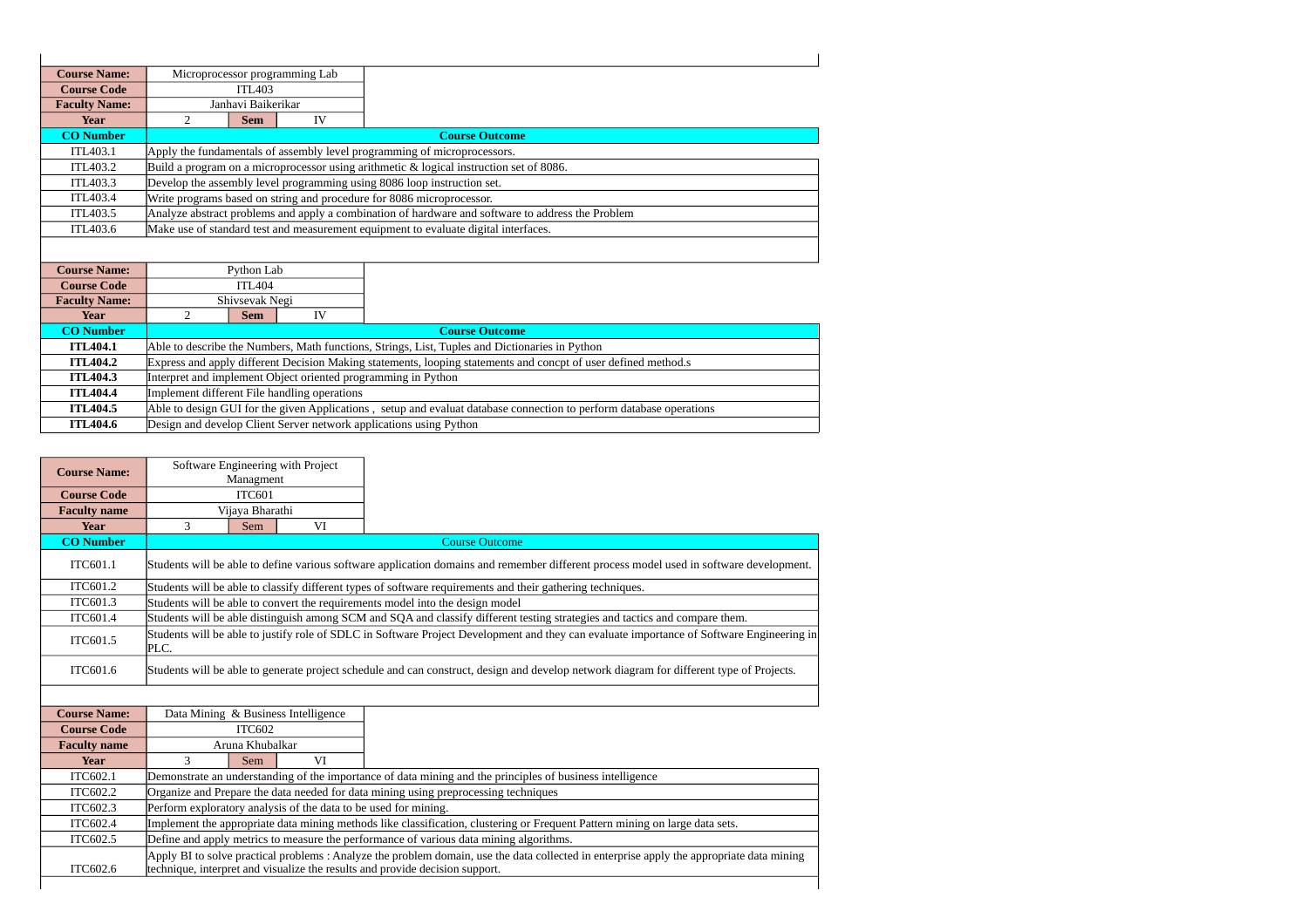| <b>Course Name:</b>                |                                                               | <b>Cloud Computing Service</b> |    |                                                                                                                                                             |
|------------------------------------|---------------------------------------------------------------|--------------------------------|----|-------------------------------------------------------------------------------------------------------------------------------------------------------------|
| <b>Course Code</b>                 |                                                               | <b>ITC603</b>                  |    |                                                                                                                                                             |
| <b>Faculty name</b>                |                                                               | Sunantha Krishnan              |    |                                                                                                                                                             |
| Year                               | 3                                                             | Sem                            | VI |                                                                                                                                                             |
| <b>CO</b> Number                   |                                                               |                                |    | <b>Course Outcome</b>                                                                                                                                       |
| ITC603.1                           |                                                               |                                |    | Define cloud computing & memorize the different cloud service & deployment models                                                                           |
| ITC603.2                           |                                                               |                                |    | Describe the importance of virtualization along with their technologies                                                                                     |
| ITC603.3                           | Use and Examine different cloud computing service             |                                |    |                                                                                                                                                             |
| ITC603.4                           |                                                               |                                |    | Analyze the component of open stack & Google Cloud platform & understand Mobile Cloud Computing                                                             |
| ITC603.5                           | Describe the key component of Amazon Web Service              |                                |    |                                                                                                                                                             |
| ITC603.6                           |                                                               |                                |    | Design & Develop back up strategies for cloud data based on features.                                                                                       |
|                                    |                                                               |                                |    |                                                                                                                                                             |
| <b>Course Name:</b>                |                                                               | Wireless Network               |    |                                                                                                                                                             |
| <b>Course Code</b>                 |                                                               | <b>ITC604</b>                  |    |                                                                                                                                                             |
| <b>Faculty name</b>                |                                                               | Tayyabali                      |    |                                                                                                                                                             |
| <b>Year</b>                        | 3                                                             | Sem                            | VI |                                                                                                                                                             |
| <b>CO</b> Number                   |                                                               |                                |    | <b>Course Outcome</b>                                                                                                                                       |
| ITC604.1                           |                                                               |                                |    | Explain the basic concepts of wireless network and wireless generations.                                                                                    |
| ITC604.2                           |                                                               |                                |    | Demonstrate the different wireless technologies such as CDMA, GSM, GPRS etc                                                                                 |
| ITC604.3                           |                                                               |                                |    | Appraise the importance of Ad-hoc networks such as MANET and VANET and Wireless Sensor networks                                                             |
| ITC604.4                           |                                                               |                                |    | Describe and judge the emerging wireless technologies standards such as WLL, WLAN, WPAN, WMAN.                                                              |
| ITC604.5                           |                                                               |                                |    | Explain the design considerations for deploying the wireless network infrastructure.                                                                        |
| ITC604.6                           |                                                               |                                |    | Differentiate and support the security measures, standards. Services and layer wise security considerations.                                                |
|                                    |                                                               |                                |    |                                                                                                                                                             |
|                                    |                                                               |                                |    |                                                                                                                                                             |
|                                    |                                                               |                                |    |                                                                                                                                                             |
| <b>Course Name:</b>                |                                                               | Green IT                       |    |                                                                                                                                                             |
| <b>Course Code</b>                 |                                                               | ITDLO-II-6022                  |    |                                                                                                                                                             |
| <b>Faculty name</b>                |                                                               | Prasad Padalkar                |    |                                                                                                                                                             |
| Year                               | 3                                                             | Sem                            | VI |                                                                                                                                                             |
| <b>CO</b> Number                   |                                                               |                                |    | <b>Course Outcome</b>                                                                                                                                       |
| ITDLO-11-6025.1                    |                                                               |                                |    | Describe awareness among stakeholders and promote green agenda and green initiatives in their working environments leading to green                         |
|                                    | movement                                                      |                                |    |                                                                                                                                                             |
| ITDLO-11-6025.2                    |                                                               |                                |    | Identify IT Infrastructure Management and Green Data Centre Metrics for software development                                                                |
| ITDLO-11-6025.3                    |                                                               |                                |    | Recognize Objectives of Green Network Protocols for Data communication.                                                                                     |
| ITDLO-11-6025.4                    | Use Green IT Strategies and metrics for ICT development.      |                                |    |                                                                                                                                                             |
| ITDLO-11-6025.5                    | Illustrate various green IT services and its roles.           |                                |    |                                                                                                                                                             |
| ITDLO-11-6025.6                    |                                                               |                                |    | Use new career opportunities available in IT profession, audits and others with special skills such as energy efficiency, ethical IT assets                 |
|                                    |                                                               |                                |    | disposal, carbon footprint estimation, reporting and development of green products, applications and services.                                              |
|                                    |                                                               |                                |    |                                                                                                                                                             |
| <b>Course Name:</b>                |                                                               | Software Architecture          |    |                                                                                                                                                             |
| <b>Course Code</b>                 |                                                               | $ITDLO-II - 6025$              |    |                                                                                                                                                             |
| <b>Faculty name</b>                |                                                               | Janhavi Baikerikar             |    |                                                                                                                                                             |
| Year                               | 3                                                             | Sem                            | VI |                                                                                                                                                             |
| <b>CO</b> Number                   |                                                               |                                |    | <b>Course Outcome</b>                                                                                                                                       |
| ITDLO-11-6022.1                    |                                                               |                                |    | Students will cite knowledge of various approaches to document a software system                                                                            |
| ITDLO-11-6022.2                    |                                                               |                                |    | Students will be able to describe functional and non-functional requirements                                                                                |
| ITDLO-11-6022.3                    | Students will be able to use proper architecture for software |                                |    |                                                                                                                                                             |
| ITDLO-11-6022.4<br>ITDLO-11-6022.5 |                                                               |                                |    | Students will be able to categorize different components used in the software system<br>Students will be able to choose from different architectural styles |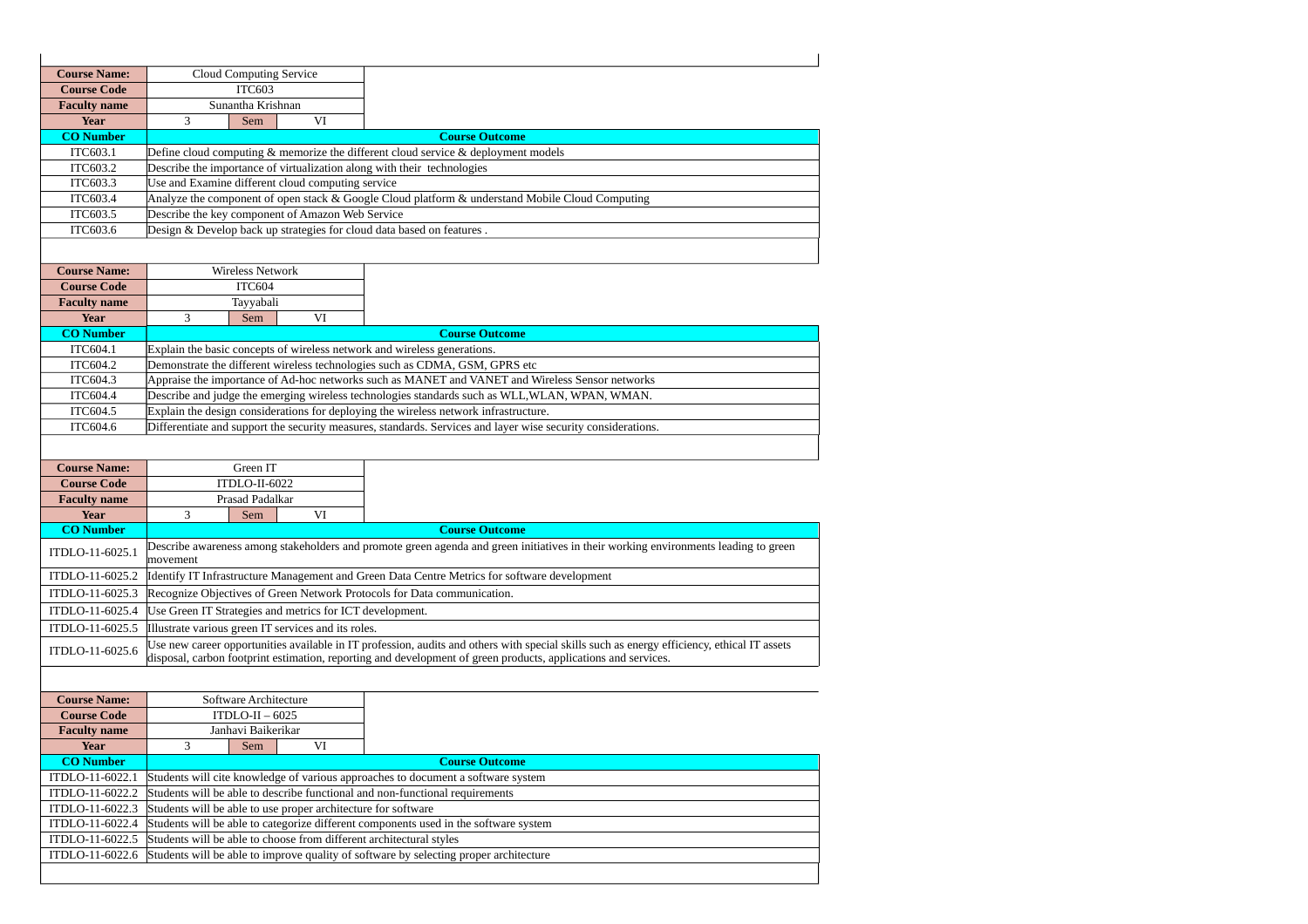| <b>Course Name:</b>             | Software Design Lab                                                                                                                                                  |                       |  |  |  |  |
|---------------------------------|----------------------------------------------------------------------------------------------------------------------------------------------------------------------|-----------------------|--|--|--|--|
| <b>Course Code</b>              | <b>ITL601</b>                                                                                                                                                        |                       |  |  |  |  |
| <b>Faculty name</b>             | Vijaya Bharathi                                                                                                                                                      |                       |  |  |  |  |
| <b>Year</b>                     | 3<br>VI<br>Sem                                                                                                                                                       |                       |  |  |  |  |
| <b>CO Number</b>                |                                                                                                                                                                      | <b>Course Outcome</b> |  |  |  |  |
| ITL601.1                        | Students will be able to sketch a Modeling with UML.                                                                                                                 |                       |  |  |  |  |
| ITL601.2                        | Students will be able to deploy Structural Modeling.                                                                                                                 |                       |  |  |  |  |
| ITL601.3                        | Students will be able to deploy Behavioral modeling.                                                                                                                 |                       |  |  |  |  |
| ITL601.4                        | Students will be able to deploy Architectural modeling.                                                                                                              |                       |  |  |  |  |
| ITL601.5                        | Students will be able to do estimation about schedule and cost for project development.                                                                              |                       |  |  |  |  |
| ITL601.6                        | Students will be able to select project development tool.                                                                                                            |                       |  |  |  |  |
|                                 |                                                                                                                                                                      |                       |  |  |  |  |
| <b>Course Name:</b>             | <b>Business Intelligence Lab</b>                                                                                                                                     |                       |  |  |  |  |
| <b>Course Code</b>              | <b>ITL602</b>                                                                                                                                                        |                       |  |  |  |  |
| <b>Faculty name</b>             | Aruna Khubalkar<br>VI                                                                                                                                                |                       |  |  |  |  |
| <b>Year</b><br><b>CO Number</b> | 3<br>Sem                                                                                                                                                             |                       |  |  |  |  |
| ITL602.1                        | Identify sources of Data for mining and perform data exploration                                                                                                     | <b>Course Outcome</b> |  |  |  |  |
|                                 | Organize and prepare the data needed for data mining algorithms in terms of attributes and                                                                           |                       |  |  |  |  |
| ITL602.2                        | class inputs, training, validating, and testing files.                                                                                                               |                       |  |  |  |  |
|                                 | Implement the appropriate data mining methods like classification, clustering or association                                                                         |                       |  |  |  |  |
| ITL602.3                        | mining on large data sets using open source tools like WEKA                                                                                                          |                       |  |  |  |  |
| ITL602.4                        | Implement various data mining algorithms from scratch using languages like Python/ Java etc.                                                                         |                       |  |  |  |  |
| ITL602.5                        | Evaluate and compare performance of some available BI packages                                                                                                       |                       |  |  |  |  |
|                                 | Apply BI to solve practical problems : Analyze the problem domain, use the data collected in                                                                         |                       |  |  |  |  |
| ITL602.6                        | enterprise apply the appropriate data mining technique, interpret and visualize the results and                                                                      |                       |  |  |  |  |
|                                 | provide decision support.                                                                                                                                            |                       |  |  |  |  |
|                                 |                                                                                                                                                                      |                       |  |  |  |  |
| <b>Course Name:</b>             | Cloud Service Design Lab                                                                                                                                             |                       |  |  |  |  |
| <b>Course Code</b>              | <b>ITL603</b>                                                                                                                                                        |                       |  |  |  |  |
| <b>Faculty name</b>             | Nilesh & Vaishali                                                                                                                                                    |                       |  |  |  |  |
| Year                            | 3<br>VI<br>Sem                                                                                                                                                       |                       |  |  |  |  |
| <b>CO Number</b>                |                                                                                                                                                                      | <b>Course Outcome</b> |  |  |  |  |
| ITL603.1                        | Students will be able to understand and implement Virtualization using different types of Hypervisors                                                                |                       |  |  |  |  |
| ITL603.2                        | Students will be able to demonstrate on demand Application delivery over the web                                                                                     |                       |  |  |  |  |
| ITL603.3                        | Students will be able to install and configure Open source cloud environment                                                                                         |                       |  |  |  |  |
| ITL603.4                        | Students will be able to Analyze and understand the functioning of different components involved in Amazon web<br>services cloud platform.                           |                       |  |  |  |  |
| ITL603.5                        |                                                                                                                                                                      |                       |  |  |  |  |
| ITL603.6                        | Student will be able to demonstrate Platform as a Service using Googleapp Engine<br>Student will be able to Design & Synthesize Storage as a service using own Cloud |                       |  |  |  |  |
|                                 |                                                                                                                                                                      |                       |  |  |  |  |
|                                 |                                                                                                                                                                      |                       |  |  |  |  |
| <b>Course Name:</b>             | Sensor Network Lab                                                                                                                                                   |                       |  |  |  |  |
| <b>Course Code</b>              | ITCL604<br>Tayyabali                                                                                                                                                 |                       |  |  |  |  |
| <b>Faculty name</b><br>Year     | 3<br>Sem<br>VI                                                                                                                                                       |                       |  |  |  |  |
| <b>CO</b> Number                |                                                                                                                                                                      | <b>Course Outcome</b> |  |  |  |  |
| ITL604.1                        | Identify the requirements for the real world problems.                                                                                                               |                       |  |  |  |  |
| ITL604.2                        | Conduct a survey of several available literatures in the preferred field of study.                                                                                   |                       |  |  |  |  |
| ITL604.3                        | Study and enhance software/ hardware skills.                                                                                                                         |                       |  |  |  |  |
| <b>ITL604.4</b>                 | Demonstrate and build the project successfully by hardware/sensor requirements, coding, emulating and testing.                                                       |                       |  |  |  |  |
| ITL604.5                        | To report and present the findings of the study conducted in the preferred domain                                                                                    |                       |  |  |  |  |
| ITL604.6                        |                                                                                                                                                                      |                       |  |  |  |  |
|                                 | Demonstrate an ability to work in teams and manage the conduct of the research study.                                                                                |                       |  |  |  |  |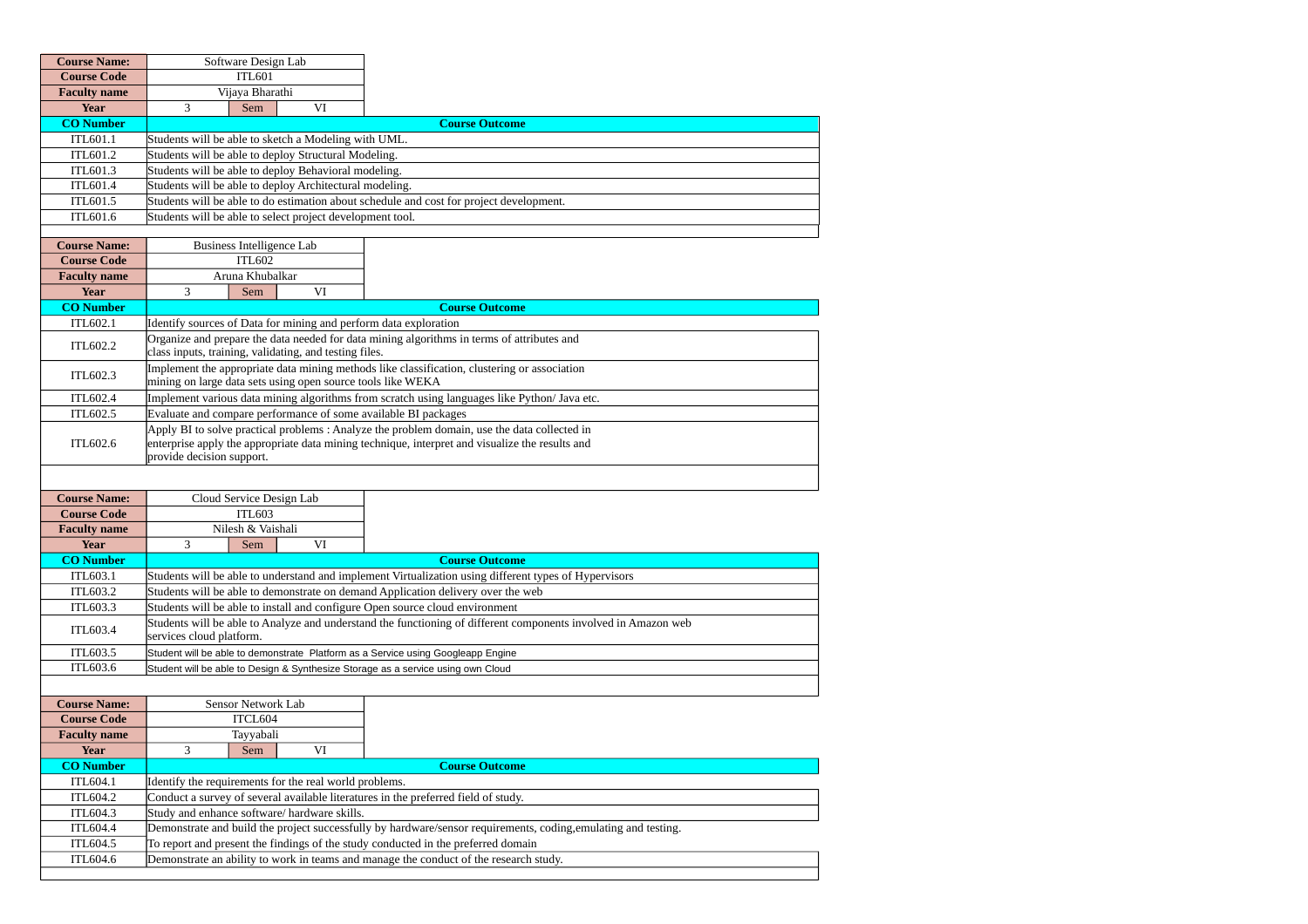| <b>Course Name:</b> | Mini Project                                                                             |                                                                                                                                           |
|---------------------|------------------------------------------------------------------------------------------|-------------------------------------------------------------------------------------------------------------------------------------------|
| <b>Course Code</b>  | <b>ITM605</b>                                                                            |                                                                                                                                           |
| <b>Faculty name</b> | Aruna Khubalkar                                                                          |                                                                                                                                           |
| Year                | VI<br>3<br>Sem                                                                           |                                                                                                                                           |
| <b>CO</b> Number    |                                                                                          | <b>Course Outcome</b>                                                                                                                     |
| ITM605.1            | Discover potential research areas in the field of IT                                     |                                                                                                                                           |
| ITM605.2            | Conduct a survey of several available literature in the preferred field of study         |                                                                                                                                           |
| ITM605.3            | Compare and contrast the several existing solutions for research challenge               |                                                                                                                                           |
| ITM605.4            | Demonstrate an ability to work in teams and manage the conduct of the research study.    |                                                                                                                                           |
| ITM605.5            | Formulate and propose a plan for creating a solution for the research plan identified    |                                                                                                                                           |
| ITM605.6            | To report and present the findings of the study conducted in the preferred domain        |                                                                                                                                           |
|                     |                                                                                          |                                                                                                                                           |
| <b>Course Name:</b> | Storage Network Managment & retrival                                                     |                                                                                                                                           |
| <b>Course Code</b>  | BEITC801                                                                                 |                                                                                                                                           |
| <b>Faculty name</b> | Anagha S.                                                                                |                                                                                                                                           |
| Year                | <b>VIII</b><br>$\overline{4}$<br>Sem                                                     |                                                                                                                                           |
| <b>CO Number</b>    |                                                                                          | <b>Course Outcome</b>                                                                                                                     |
| BEITC801.1          |                                                                                          | Students will be able to compare various storage architecture like DAS, NAS, SAN, iSCSI, IP-SAN.                                          |
| <b>BEITC801.2</b>   |                                                                                          | Students will be able to decide storage virtualization, type of backup and BCP required for application.                                  |
| BEITC801.3          |                                                                                          | Students will be able to choose information retrieval system as per different applications in storage networks.                           |
| <b>BEITC801.4</b>   |                                                                                          | Students will be able to implement/ simulate storage technologies like RAID, NAS, SAN etc.                                                |
| BEITC801.5          |                                                                                          | Students will be able to evaluate storage architectures used in different senarios using case studies.                                    |
|                     |                                                                                          |                                                                                                                                           |
|                     |                                                                                          |                                                                                                                                           |
| <b>Course Name:</b> | <b>Big Data Analytics</b>                                                                |                                                                                                                                           |
| <b>Course Code</b>  | <b>BEIT802</b>                                                                           |                                                                                                                                           |
| <b>Faculty name</b> | Sunantha Krishnan                                                                        |                                                                                                                                           |
|                     |                                                                                          |                                                                                                                                           |
| Year                | $\overline{4}$<br><b>VIII</b><br>Sem                                                     |                                                                                                                                           |
| <b>CO Number</b>    |                                                                                          | <b>Course Outcome</b>                                                                                                                     |
| <b>BEITC802.1</b>   | Identify the key issues in big data management                                           |                                                                                                                                           |
| <b>BEITC802.2</b>   | Identifying the associated applications in intelligent business and scientific computing |                                                                                                                                           |
| BEITC802.3          |                                                                                          | Solve fundamental enabling Techniques and scalable algorithms like Hadoop, MapReduce & NoSql in big data analytics.                       |
| <b>BEITC802.4</b>   |                                                                                          | Analyze business models & scientific computing paradigms for business models & scientific computing paradigms.                            |
| BEITC802.5          | Interpret business models & scientific computing paradigms                               |                                                                                                                                           |
| BEITC802.6          |                                                                                          | Formulate adequate perspective of big data and analytics in various applications like recommender system, social media application etc    |
|                     |                                                                                          |                                                                                                                                           |
|                     |                                                                                          |                                                                                                                                           |
| <b>Course Name:</b> | <b>Computer Simulation &amp; Modelling</b>                                               |                                                                                                                                           |
| <b>Course Code</b>  | BEITC803                                                                                 |                                                                                                                                           |
| <b>Faculty name</b> | Prasad Padalkar                                                                          |                                                                                                                                           |
| Year                | $\overline{4}$<br><b>VIII</b><br>Sem                                                     |                                                                                                                                           |
| <b>CO Number</b>    |                                                                                          | <b>Course Outcome</b>                                                                                                                     |
| BEITC801.1          |                                                                                          | Understand the meaning of simulation and its importance in business, science, engineering, industry and services & applications           |
| <b>BEITC803.2</b>   |                                                                                          | Ability to analyze events and inter-arrival time, arrival process, queuing strategies, resources and disposal of entities                 |
| BEITC803.3          | An ability to perform a simulation using spreadsheets                                    |                                                                                                                                           |
| BEITC803.4          |                                                                                          | Ability to generate pseudo-random numbers using the Linear Congruential Method & to perform statistical tests to measure the quality of a |
|                     | pseudo-random number generator                                                           |                                                                                                                                           |
| <b>BEITC803.5</b>   | Ability to define random variate generators for finite random variables                  |                                                                                                                                           |
| BEITC803.6          | Ability to analyze and fit the collected data to different distributions                 |                                                                                                                                           |
|                     |                                                                                          |                                                                                                                                           |
| <b>Course Name:</b> | <b>Enterprise Resource Managment</b>                                                     |                                                                                                                                           |
| <b>Course Code</b>  | BEITC8041                                                                                |                                                                                                                                           |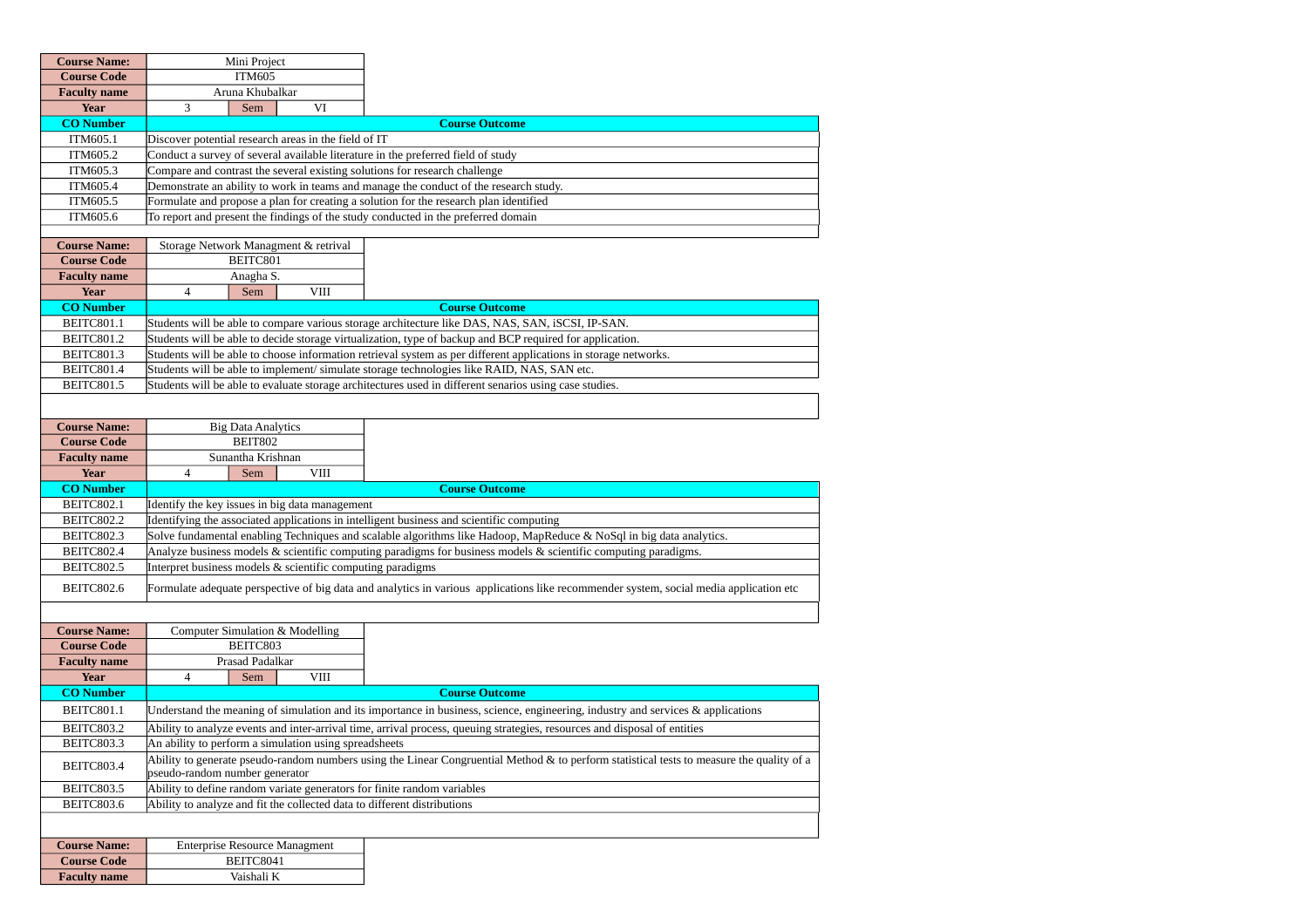| Year                            | $\overline{4}$                 | Sem                                | <b>VIII</b>                                           |                                                                                                                                           |
|---------------------------------|--------------------------------|------------------------------------|-------------------------------------------------------|-------------------------------------------------------------------------------------------------------------------------------------------|
| <b>CO</b> Number                |                                |                                    |                                                       | <b>Course Outcome</b>                                                                                                                     |
| <b>BEITC804.1</b>               |                                |                                    |                                                       | Studnets will be able to visulaize the basic structure of ERP & technologies related to ERP                                               |
| <b>BEITC804.2</b>               |                                |                                    |                                                       | students will be able to anlayze the business process and implmentation tstaergy of ERP                                                   |
| <b>BEITC804.3</b>               |                                |                                    |                                                       | Students will be able to gain knowlwdge on ERP tools and its benefits                                                                     |
| <b>BEITC804.4</b>               |                                |                                    |                                                       | Studnets will be able to simulate lifecycle of ERP using modern tool                                                                      |
| <b>BEITC804.5</b>               |                                |                                    |                                                       | Students will be able to develope Ecommerce fucntionalities like E-procument, shopping cart and customer management                       |
| BEITC804.6                      |                                |                                    |                                                       | studnets will be able to apply desing principle for creating web portal consitituting modules of ERP                                      |
|                                 |                                |                                    |                                                       |                                                                                                                                           |
|                                 |                                |                                    |                                                       |                                                                                                                                           |
| <b>Course Name:</b>             |                                | <b>Soft Computing</b><br>BEITC8045 |                                                       |                                                                                                                                           |
| <b>Course Code</b>              |                                |                                    |                                                       |                                                                                                                                           |
| <b>Faculty name</b>             |                                | <b>Uday Nayak</b>                  |                                                       |                                                                                                                                           |
| <b>Year</b><br><b>CO Number</b> | 4                              | Sem                                | <b>VIII</b>                                           | <b>Course Outcome</b>                                                                                                                     |
| <b>BEITC8045.1</b>              |                                |                                    |                                                       | Ability to elaborate the importance of optimizations and its use in computer engineering fields and other domains                         |
| <b>BEITC8045.2</b>              |                                |                                    |                                                       | Students would understand inference systems and understand the efficiency of a hybrid system and Fuzzy Logic                              |
| BEITC8045.3                     |                                |                                    |                                                       | Ability to analyse the difference between various learning algorithms of Neural Networks.                                                 |
| <b>BEITC8045.4</b>              |                                |                                    |                                                       | Ability to program and to explore practical applications of Neural Networks.                                                              |
| <b>BEITC8045.5</b>              |                                |                                    |                                                       | Apply genetic algorithms to combinatorial optimization problems.                                                                          |
| <b>BEITC8045.6</b>              |                                |                                    |                                                       | Ability to hybridize Neural Networks and fuzzy logic to form a Neuro-fuzzy network.                                                       |
|                                 |                                |                                    |                                                       |                                                                                                                                           |
|                                 |                                |                                    |                                                       |                                                                                                                                           |
| <b>Course Name:</b>             |                                |                                    | Storage Network Managment & retrival                  |                                                                                                                                           |
| <b>Course Code</b>              |                                | BEITL801                           |                                                       |                                                                                                                                           |
| <b>Faculty name</b>             |                                | Anagha S.                          |                                                       |                                                                                                                                           |
| <b>Year</b>                     | 4                              | Sem                                | <b>VIII</b>                                           |                                                                                                                                           |
| <b>CO</b> Number                |                                |                                    |                                                       | <b>Course Outcome</b>                                                                                                                     |
| <b>BEITL801.1</b>               |                                |                                    |                                                       | Students will be able to implement/ simulate storage technologies like RAID, NAS, SAN etc.                                                |
| <b>BEITL801.2</b>               |                                |                                    |                                                       | Students will be able to evaluate storage architectures used in different senarios using case studies.                                    |
|                                 |                                |                                    |                                                       |                                                                                                                                           |
| <b>Course Name:</b>             |                                | <b>Big Data Analytics</b>          |                                                       |                                                                                                                                           |
| <b>Course Code</b>              |                                | BEITL802                           |                                                       |                                                                                                                                           |
| <b>Faculty name</b>             |                                | Sunantha Krishnan                  |                                                       |                                                                                                                                           |
| <b>Year</b>                     | $\overline{4}$                 | Sem                                | <b>VIII</b>                                           |                                                                                                                                           |
| <b>CO</b> Number                |                                |                                    |                                                       | <b>Course Outcome</b>                                                                                                                     |
| <b>BEITL802.1</b>               |                                |                                    | Identify the key issues in big data management        |                                                                                                                                           |
| <b>BEITL802.2</b>               |                                |                                    |                                                       | Identifying the associated applications in intelligent business and scientific computing                                                  |
| <b>BEITL802.3</b>               |                                |                                    |                                                       | Solve fundamental enabling Techniques and scalable algorithms like Hadoop, MapReduce & NoSql in big data analytics.                       |
|                                 |                                |                                    |                                                       |                                                                                                                                           |
| <b>Course Name:</b>             |                                |                                    | Computer Simiulation & Modelling                      |                                                                                                                                           |
| <b>Course Code</b>              |                                | BEITL803                           |                                                       |                                                                                                                                           |
| <b>Faculty name</b>             |                                | Prasad Padalkar                    |                                                       |                                                                                                                                           |
| <b>Year</b>                     | $\overline{4}$                 | Sem                                | <b>VIII</b>                                           |                                                                                                                                           |
| <b>CO</b> Number                |                                |                                    |                                                       | <b>Course Outcome</b>                                                                                                                     |
| <b>BEITL801.1</b>               |                                |                                    |                                                       | Understand the meaning of simulation and its importance in business, science, engineering, industry and services & applications           |
| BEITL803.2                      |                                |                                    |                                                       | Ability to analyze events and inter-arrival time, arrival process, queuing strategies, resources and disposal of entities                 |
| BEITL803.3                      |                                |                                    | An ability to perform a simulation using spreadsheets |                                                                                                                                           |
|                                 |                                |                                    |                                                       | Ability to generate pseudo-random numbers using the Linear Congruential Method & to perform statistical tests to measure the quality of a |
| <b>BEITL803.4</b>               | pseudo-random number generator |                                    |                                                       |                                                                                                                                           |
| BEITL803.5                      |                                |                                    |                                                       | Ability to define random variate generators for finite random variables                                                                   |
| <b>BEITL803.6</b>               |                                |                                    |                                                       | Ability to analyze and fit the collected data to different distributions                                                                  |